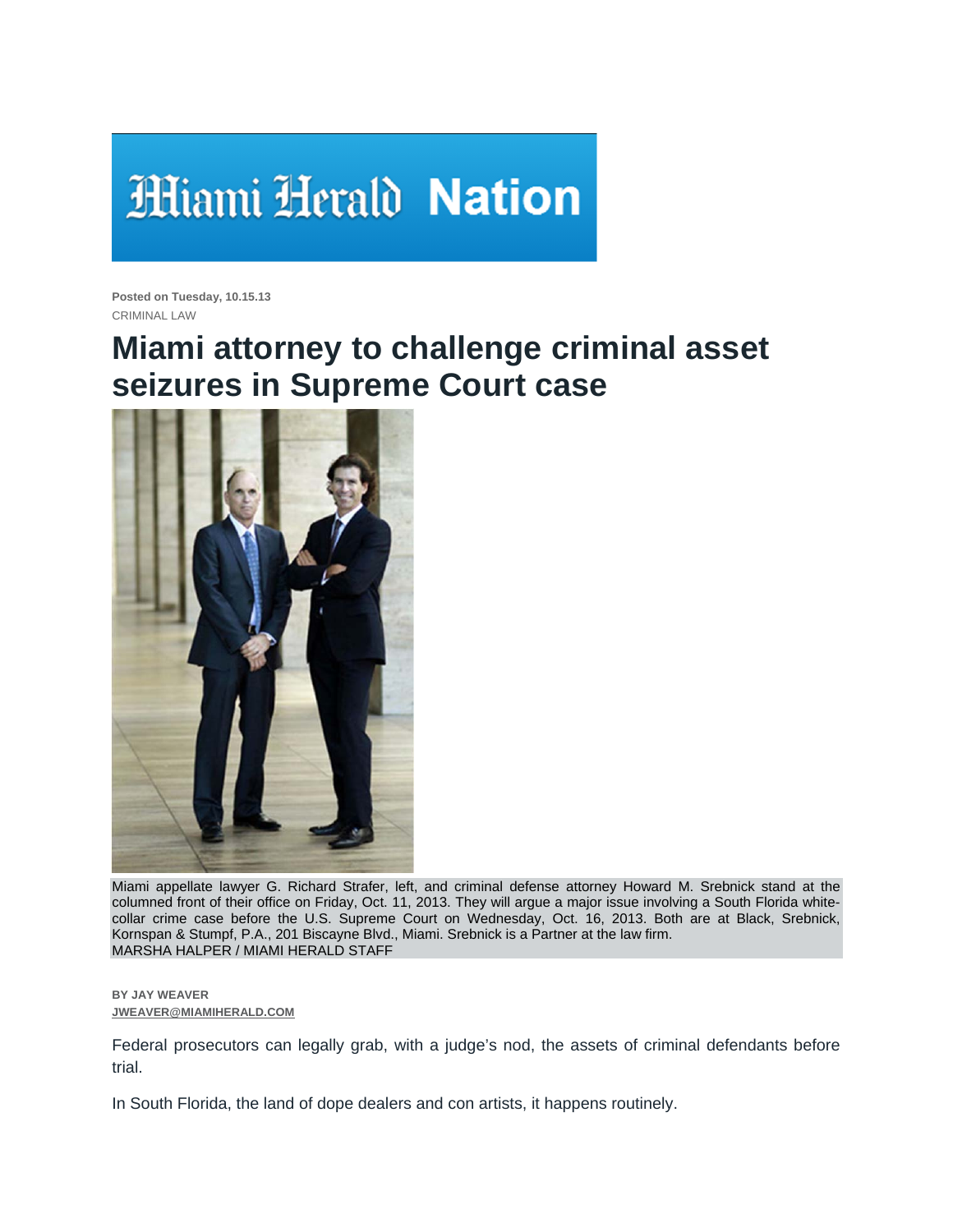On Wednesday, a Miami criminal defense attorney will have the rare opportunity to argue before the U.S. Supreme Court that the tactic — long a powerful tool for prosecutors — violates the constitutional rights of defendants.

Why? With their assets frozen until a trial's outcome, they're effectively being stripped of the ability to hire the defense lawyer of their choice.

That will be the thrust of Howard Srebnick's argument Wednesday morning, when he appears for the first time before the nine Supreme Court justices. Their ultimate opinion, in a South Florida whitecollar criminal case, could potentially affect countless federal prosecutions nationwide.

Srebnick will have a half hour to make his case, and the U.S. government's lawyer will have the same amount of time to counter his challenge.

Srebnick will argue that defendants should be allowed to keep their bank accounts and other worldly possessions unless prosecutors can show before trial that the evidence supporting an indictment justifies the seizure of those assets.

For decades, prosecutors have only needed to point to a federal grand jury indictment to argue that defendants' assets are traceable to the criminal allegations and therefore can be seized. And judges have almost always ruled in the prosecution's favor because of the presumption that the grand jury found "probable cause" that a crime was committed.

Eventually, depending on whether a defendant is found guilty or innocent, frozen assets are either kept or returned by the government.

In legal briefs, Srebnick has asked the Supreme Court to allow a hearing that would test the strength of the prosecution's evidence before an actual jury hears the government's case against his two clients, a New York couple. Kerri and Brian Kaley were charged in 2007 with illegally profiting from the resale of older medical devices in South Florida's "gray market." The equipment had been given to the wife and other equipment sales representatives by hospitals that no longer needed them because they purchased newer devices.

The couple obtained a \$500,000 equity line of credit on their home so they could pay projected legal fees to their "preferred" defense lawyers, Srebnick, and colleague, Susan Van Dusen, who claimed the government's case was "baseless." But after the couple's indictment, prosecutors obtained a judge's order to seize their home and other assets valued at nearly \$2.2 million, leading to the Supreme Court case.

There have been other recent, high-profile asset grabs as well: The U.S. attorney seized millions of dollars of bank deposits, waterfront property and jewelry that once belonged to notorious Fort Lauderdale Ponzi schemer Scott Rothstein, who was charged in late 2009 and eventually sentenced to 50 years in prison.

In that instance, Rothstein was allowed to hire his own attorney, a former partner in his bankrupt law firm, but he agreed to plead guilty to a \$1.2 billion investment scheme and cooperate with prosecutors against other targets of the still-ongoing conspiracy investigation.